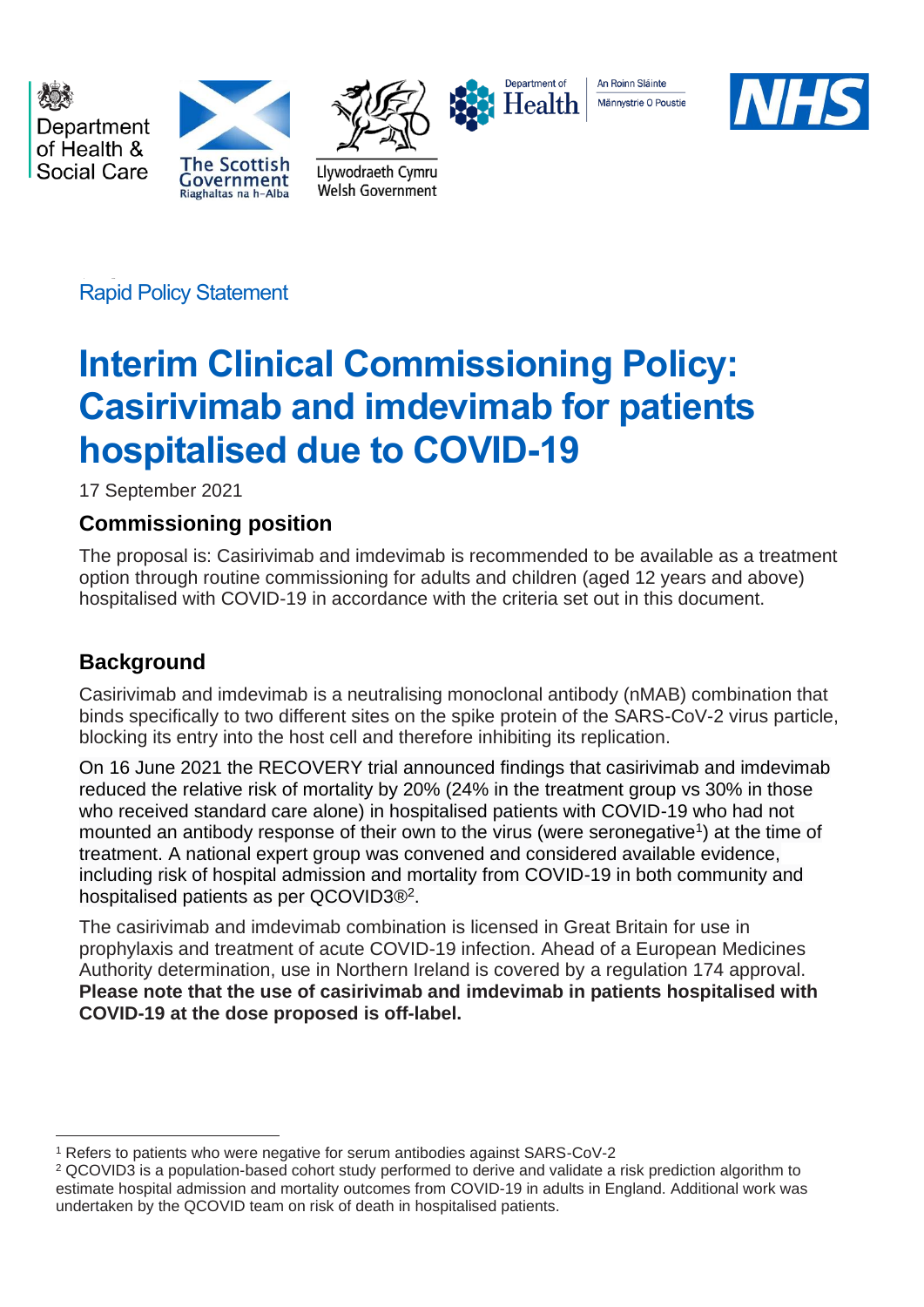# **Eligibility criteria**

Patients must meet all of the eligibility criteria and none of the exclusion criteria<sup>34</sup>. Hospitalised patients are eligible to be considered for casirivimab and imdevimab if:

- SARS-CoV-2 infection is confirmed by polymerase chain reaction (PCR) test or where a multidisciplinary team (MDT) has a high level of confidence that the clinical and/or radiological features suggest that COVID-19 is the most likely diagnosis AND
- Hospitalised specifically for the management of acute symptoms of COVID-19<sup>5</sup> AND
- Negative for baseline serum anti-spike (anti-S) antibodies against SARS-CoV-2<sup>67</sup> AND:
- EITHER Aged 50 and over; OR Aged 12-49 AND determined to be immunocompromised (see Appendix 1) by multi-disciplinary team (MDT) assessment

#### **Exclusion criteria**

The following patients are not eligible for treatment:

- Children weighing less than 40kg
- Children aged under 12 years
- Known hypersensitivity reaction to the active substances or to any of the excipients of casirivimab and imdevimab listed in the [Summary of Product Characteristics \(SmPC\)](https://assets.publishing.service.gov.uk/government/uploads/system/uploads/attachment_data/file/1012415/revised-gb-spc-ronapreve-clean-120mg-ml12aug2021docx.pdf)
- Previously received treatment in hospital with casirivimab and imdevimab at the 2.4g (combined) dose or higher

# **Cautions**

Please refer to the [Summary of Product Characteristics \(SmPC\)](https://assets.publishing.service.gov.uk/government/uploads/system/uploads/attachment_data/file/1012415/revised-gb-spc-ronapreve-clean-120mg-ml12aug2021docx.pdf) for casirivimab and imdevimab for special warnings and precautions for use.

The casirivimab and imdevimab combination is not intended to be used as a substitute for vaccination against COVID-19.

<sup>3</sup> For paediatric patients (aged 12-17 years inclusive), paediatric MDT assessment may be deemed necessary to determine clinical capacity to benefit from the treatment

<sup>4</sup> Clinical judgement should be applied in making treatment decisions, and may be guided by validated decision support tools such as the ISARIC-4C Mortality and Deterioration Scores

<sup>5</sup> Eligible patients will be acutely ill and admitted specifically to manage symptoms of COVID-19 infection or if COVID infection has been contracted during the hospital stay, COVID symptoms are such that they would have otherwise prompted a hospital admission, independent of the other reasons for the patient's current hospital stay.

<sup>&</sup>lt;sup>6</sup> The RECOVERY trial population tested patients specifically for anti-S antibodies

<sup>7</sup> Patients may be tested for anti-S1 or anti-S2 antibodies using any validated quantitative or qualitative anti-S assay that measures either IgG or total antibody levels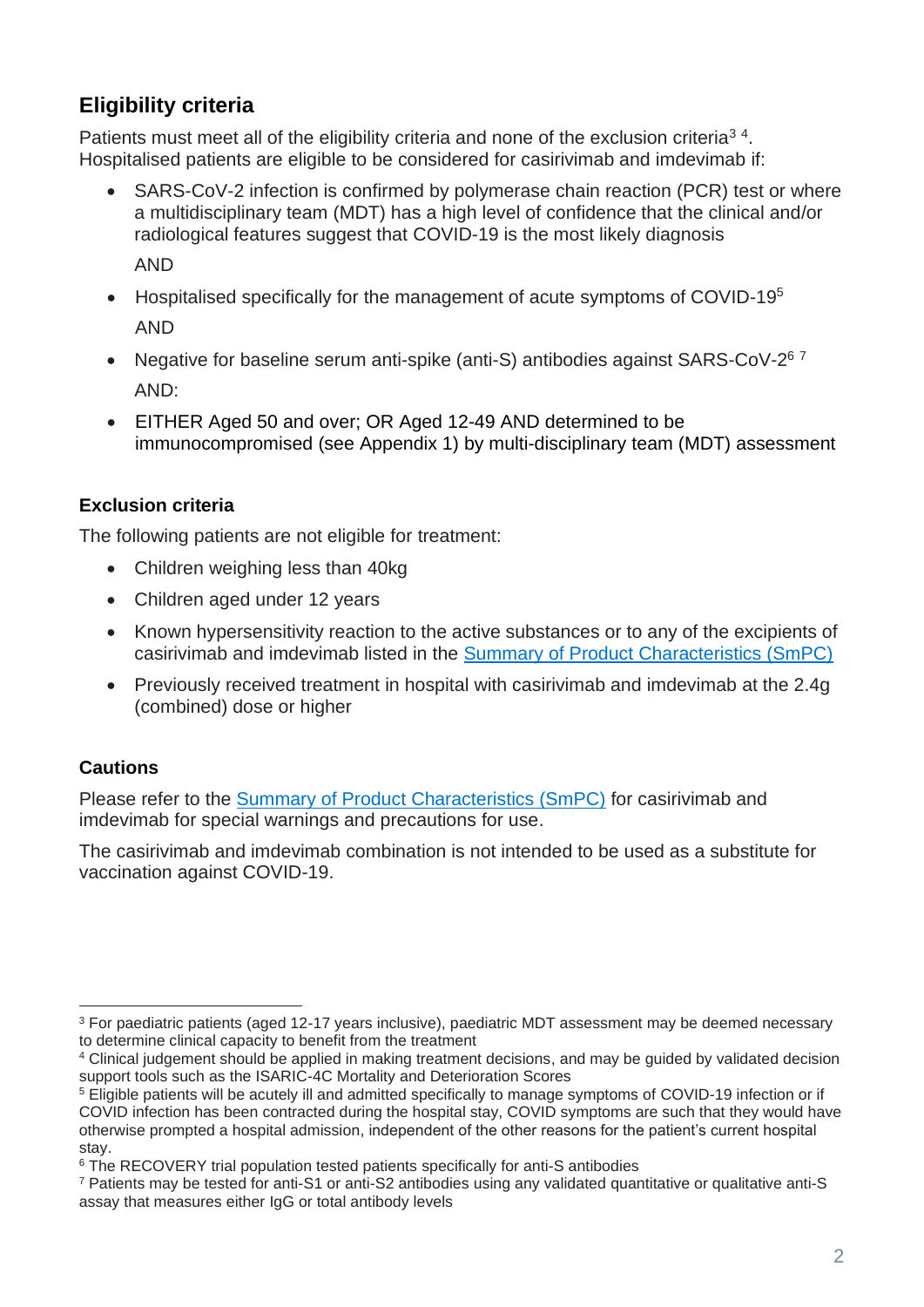#### **COVID-19 vaccines**

Casirivimab and imdevimab binds to epitopes on spike protein used as immunogen in all COVID-19 vaccines, therefore it is possible that casirivimab and imdevimab may interfere with the development of effective immune responses to COVID-19 vaccines. Refer to current vaccination guidelines with respect to timing of vaccination post treatment with anti-SARS-CoV-2 monoclonal antibodies. Limited safety data are available from the study HV-2093 where COVID-19 vaccine was permitted and no safety concerns were identified.

#### **Pregnancy and women of childbearing potential**

The RECOVERY trial included women who were pregnant or breastfeeding, and no serious adverse events were reported. The SmPC for casirivimab and imdevimab states the following:

#### *"Pregnancy*

*There are no or limited amount of data from the use of casirivimab and imdevimab in pregnant women. Animal studies are insufficient with respect to reproductive toxicity. In a tissue cross-reactivity study with casirivimab and imdevimab using human foetal tissues, no binding was detected. Human immunoglobulin G1 (IgG1) antibodies are known to cross the placenta. It is unknown whether the potential transfer of casirivimab and imdevimab provides any treatment benefit or risk to the developing foetus. Casirivimab and imdevimab should be used during pregnancy only if the potential benefit justifies the potential risk for the mother and the foetus considering all associated health factors. If a woman becomes pregnant while taking this medicine, the individual should be informed that any potential risk to the foetus is unknown.*

#### *Breast-feeding*

*It is unknown whether casirivimab and imdevimab are excreted in human milk. A risk to the newborns/infants cannot be excluded. Maternal IgG is known to be present in human milk and any potential risk of adverse reactions from the drug in breast-feeding infants is unknown, a decision must be made whether to discontinue breastfeeding or to discontinue/abstain from casirivimab and imdevimab therapy taking into account the benefit of breastfeeding for the child and the benefit of therapy for the woman. Breast-feeding mothers with COVID19 should follow practices according to clinical guidelines to avoid exposing the infant to COVID-19."*

#### **Dose**

The recommended dose of casirivimab and imdevimab is  $2.4g<sup>8</sup>$  (1.2g each of casirivimab and imdevimab) to be administered as a combined single intravenous infusion<sup>9</sup>.

**Please note that the use of casirivimab and imdevimab in patients hospitalised with COVID-19 is off-label at the dose recommended.**

<sup>&</sup>lt;sup>8</sup> This dose for hospitalised patients was recommended by consensus of an expert group, based on available research and other pharmacokinetic data.

<sup>9</sup> No dose adjustment is recommended in patients with renal impairment. The pharmacokinetics of casirivimab and imdevimab have not been evaluated in patients with hepatic impairment. It is not known if dosage adjustment is appropriate in patients with hepatic impairment.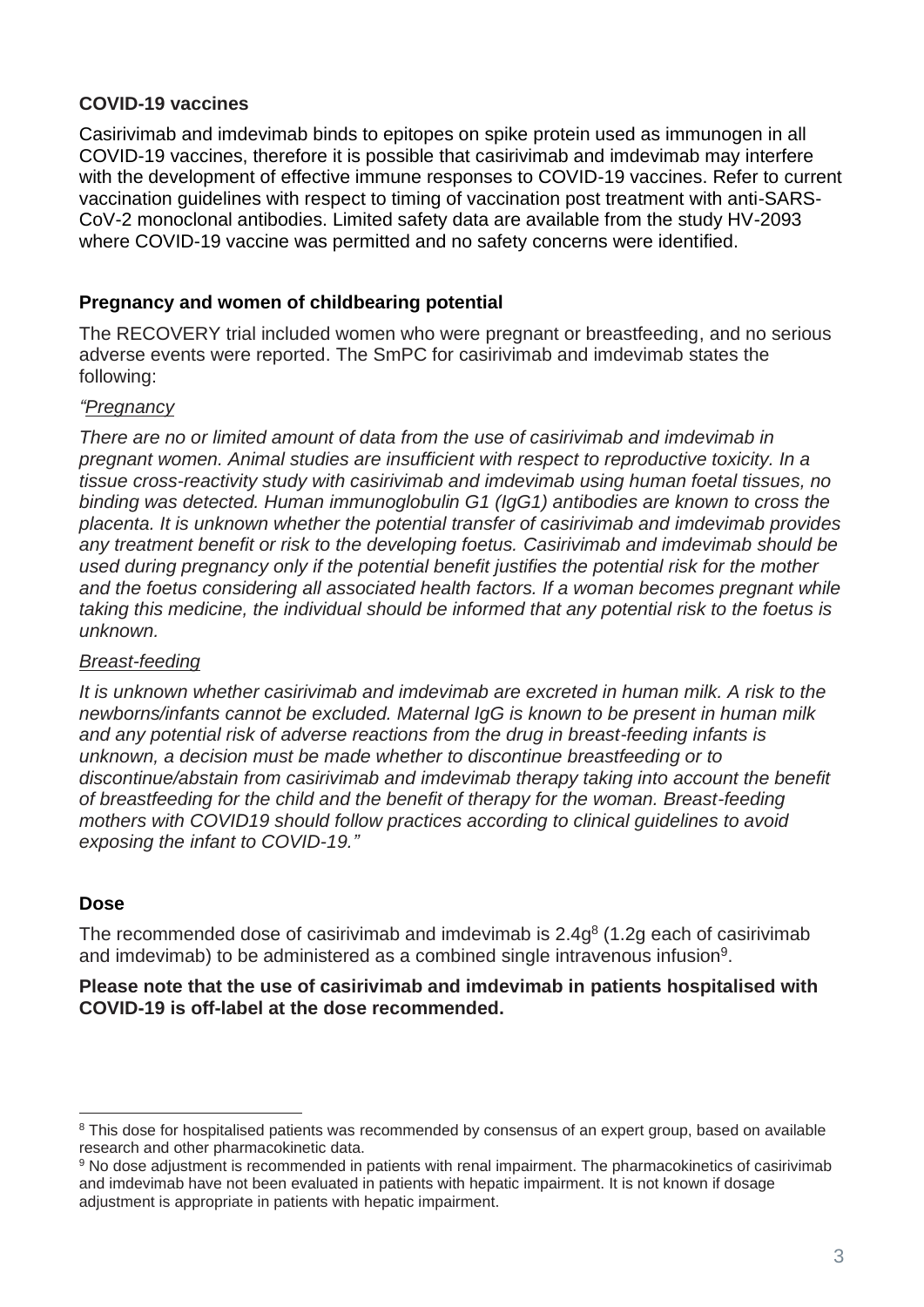#### **Administration**

Preparation and administration of casirivimab and imdevimab should be initiated and monitored by a qualified healthcare provider using aseptic technique. Administration should be under conditions where management of severe hypersensitivity reactions, such as anaphylaxis, is possible. Individuals should be monitored post intravenous infusion according to local medical practice.

1.2g (10ml of 120mg/ml) of casirivimab and 1.2g (10ml of 120mg/ml) of imdevimab should be diluted in a 250mL bag of 0.9% sodium chloride and given over a minimum of 30 minutes.

Refer to the Specialist Pharmacy Services [institutional readiness document](https://www.sps.nhs.uk/home/guidance/covid-19-treatments/neutralising-monoclonal-antibodies/casirivimab-and-imdevimab) for further information on the handling, reconstitution and administration of the product.

Casirivimab and imdevimab should not be infused concomitantly in the same intravenous line with other medication. Repeat doses should not be administered.

Hypersensitivity reactions, including anaphylaxis, have been reported with administration of casirivimab and imdevimab. If signs or symptoms of a clinically significant hypersensitivity reaction or anaphylaxis occur, immediately discontinue administration and initiate appropriate medications and/or supportive care.

Infusion-related reactions (IRRs) have been observed with IV administration of casirivimab and imdevimab. IRRs observed in clinical studies were mostly mild to moderate in severity and were typically observed during or within 24 hours of infusion. The commonly reported signs and symptoms for these reactions included nausea, chills, dizziness (or syncope), rash, urticaria and flushing. However, IRRs may present as severe or life-threatening events and may include other signs and symptoms. If an IRR occurs, consider interrupting, slowing or stopping the infusion and administer appropriate medications and/or supportive care.

#### **Co-administration**

#### **Corticosteroids**

Administration of systemic dexamethasone or hydrocortisone is recommended in the management of patients with severe or critical COVID-19. Corticosteroids are not suggested in non-severe COVID-19 disease. Updated WHO guidance on the use of systemic corticosteroids in the management of COVID-19 can be found [here.](https://www.who.int/publications/i/item/WHO-2019-nCoV-Corticosteroids-2020.1) Casirivimab and imdevimab should not be regarded as an alternative to corticosteroids.

There is no interaction of casirivimab and imdevimab with either dexamethasone or hydrocortisone expected. For further information please visit the University of Liverpool COVID-19 Drug Interactions website [\(https://www.covid19-druginteractions.org/checker\)](https://www.covid19-druginteractions.org/checker).

#### Remdesivir

The Clinical Commissioning Policy for the use of remdesivir in hospitalised patients with COVID-19 can be found [here.](https://www.england.nhs.uk/coronavirus/wp-content/uploads/sites/52/2020/07/C1322-interim-cc-policy-remdesivir-for-people-hospitalised-with-covid-19-v3.pdf) There is no interaction of casirivimab and imdevimab with remdesivir expected. For further information please visit the University of Liverpool COVID-19 Drug Interactions website [\(https://www.covid19-druginteractions.org/checker\)](https://www.covid19-druginteractions.org/checker).

#### IL-6 inhibitors

The Clinical Commissioning Policy for the use of IL-6 inhibitors (tocilizumab or sarilumab) in hospitalised patients with COVID-19 who require supplemental oxygen can be found [here.](https://www.cas.mhra.gov.uk/ViewandAcknowledgment/ViewAttachment.aspx?Attachment_id=103833)

There is no interaction of IL-6 inhibitors with casirivimab and imdevimab expected. For further information please visit the University of Liverpool COVID-19 Drug Interactions website [\(https://www.covid19-druginteractions.org/checker\)](https://www.covid19-druginteractions.org/checker).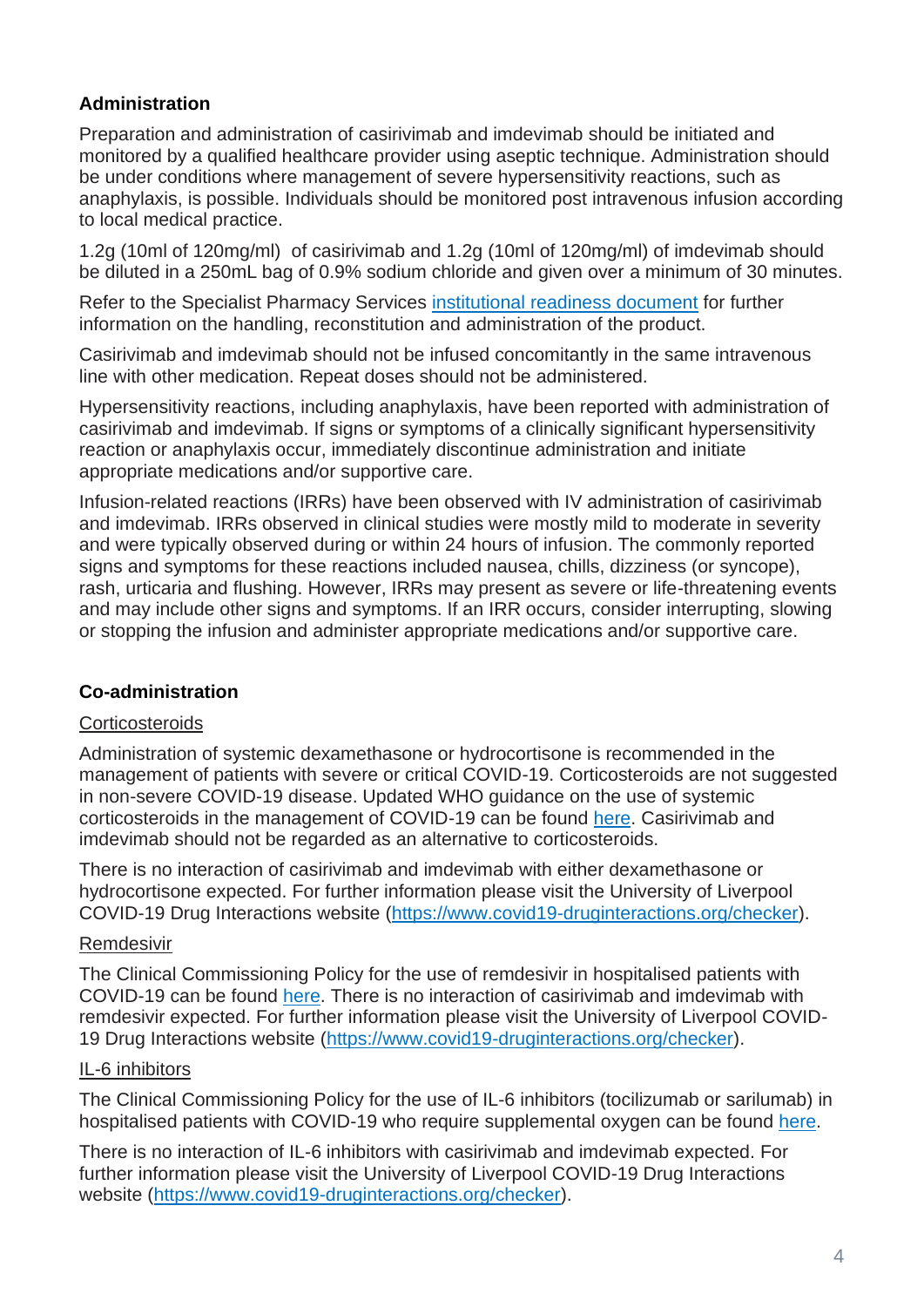#### **Safety reporting**

A*ny suspected adverse reactions* from treatment with casirivimab and imdevimab should be reported directly to the MHRA via the new dedicated COVID-19 Yellow Card reporting site at: [https://coronavirus-yellowcard.mhra.gov.uk/.](https://coronavirus-yellowcard.mhra.gov.uk/)

#### **Marketing authorisation**

Casirivimab and imdevimab delivered intravenously has conditional marketing authorisation in Great Britain (England, Scotland and Wales) for use in prophylaxis and treatment of acute COVID-19 infection. Access to casirivimab and imdevimab in Northern Ireland for the above indications is through a Regulation 174 approval ahead of a licensing determination by the European Medicines Agency.

**The use of casirivimab and imdevimab in patients hospitalised with COVID-19 is offlabel at the dose recommended in this policy.**

#### **Governance**

#### **Off-label use of medication**

Any provider organisation treating patients with these interventions will be required to assure itself that the internal governance arrangements have been completed before the medicine is prescribed. These arrangements may be through the health board/hospital/trust's drugs and therapeutics committee, or equivalent.

#### **Data collection requirement**

Provider organisations in England should register all patients using prior approval software (alternative arrangements in Scotland, Wales and Northern Ireland will be communicated) and ensure monitoring arrangements are in place to demonstrate compliance against the criteria as outlined.

Clinicians are also required to ensure that any data collection requirements are met for the purpose of ongoing surveillance, audit and relevant research around the use of nMABs (see 'Surveillance and Research' section below).

#### **Clinical outcome reporting**

It is vital to be able to monitor the clinical progression of patients treated with nMABs. Hospitals managing COVID-19 patients are strongly encouraged to submit data through the ISARIC 4C Clinical Characterisation Protocol (CCP) case report forms (CRFs), as coordinated by the COVID-19 Clinical Information Network (CO-CIN) [\(https://isaric4c.net/protocols/\)](https://isaric4c.net/protocols/). In addition, completion of the Blueteq forms (in England) will provide further essential data. Intermittent blood sampling (sparse sampling) may be required to collect serum concentration data. There will be a standard operating procedure circulated on sparse sampling to monitor serum concentration levels with nMAB treatment.

#### **Effective from**

This policy will be in effect from the date of publication.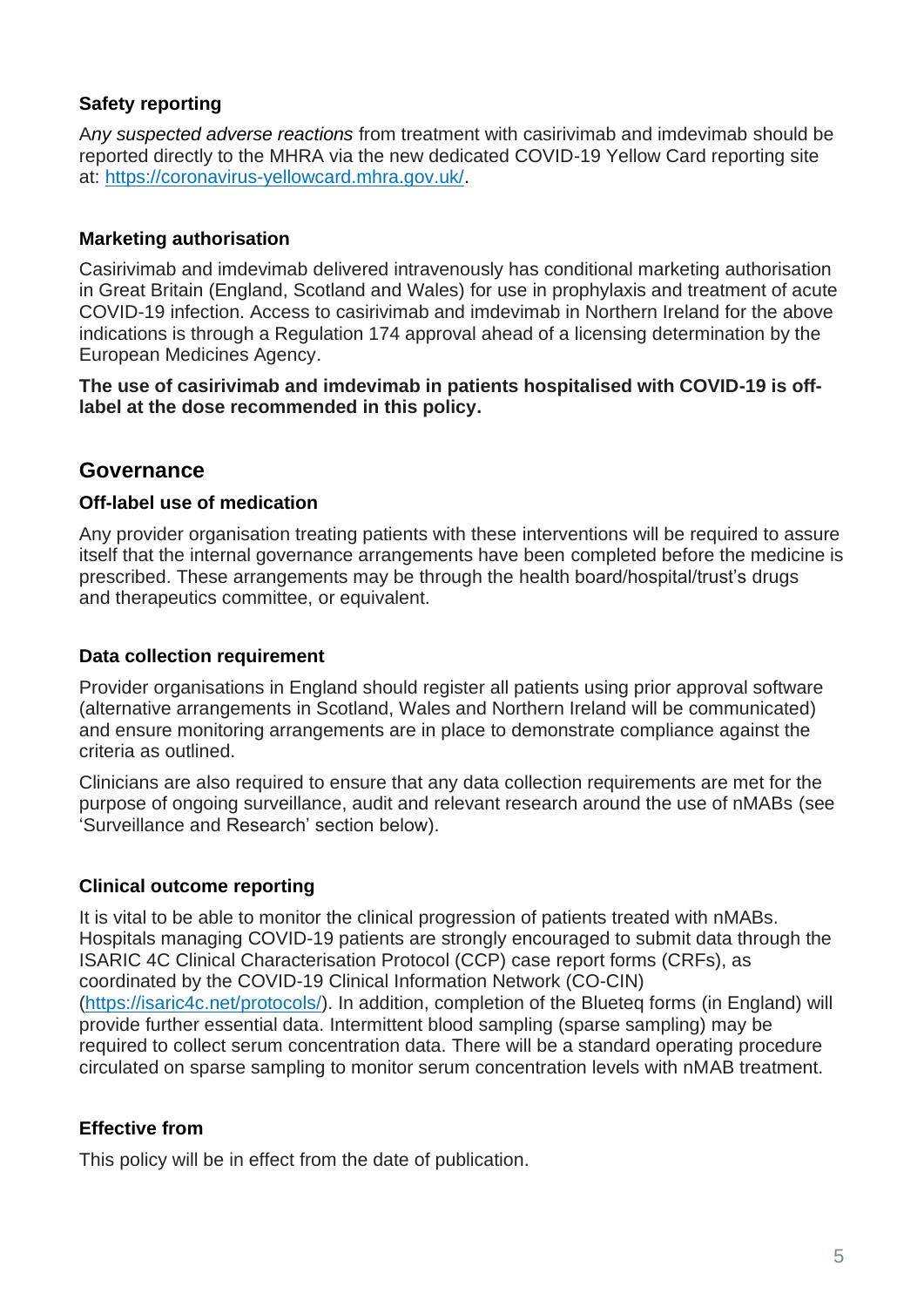#### **Policy review date**

This is an interim rapid clinical policy statement, which means that the full process of policy production has been abridged: public consultation has not been undertaken. This policy may need amendment and updating if, for instance, new trial data emerges, supply of the drug changes, or a new evidence review is required. A NICE Technology Appraisal or Scottish Medicines Consortium (SMC) Health Technology Assessment or All Wales Medicines Strategy Group (AWMSG) appraisal of casirivimab and imdevimab for COVID-19 would supersede this policy when completed.

### **Surveillance and Research**

There is an urgent need to generate more evidence and greater understanding around the use of nMABs in the treatment of patients with COVID-19. Both surveillance and research are necessary to gain knowledge around the following: factors of relevance in determining nMAB treatment; the impact of nMAB treatment in the community and hospital settings on the immune/virologic response and clinical recovery; and the public health sequelae of nMAB use, such as generation of new mutations.

Treating clinicians are asked to ensure that routine PCR testing is undertaken (to enable viral genomic sequencing) through usual testing routes:

on a weekly basis as a minimum during the patient's admission

and

• if and when follow up chest x-rays are undertaken post discharge or the patient attends for any other face to face follow up

Clinicians are also asked to ensure that any additional data collection requirements are met for the purpose of relevant surveillance, audit and research around the use of nMABs. It is expected that there will be ongoing monitoring (involving sample collection) of selected patients treated with nMABs (led by Public Health England/UK Health Security Agency, for instance around the potential generation of new variants), as well as academic research to generate new knowledge around clinical effectiveness and other relevant aspects of public health.

# **Equality statement**

Promoting equality and addressing health inequalities are at the heart of the four nations' values. Throughout the development of the policies and processes cited in this document, we have:

- Given due regard to the need to eliminate discrimination, harassment and victimisation, to advance equality of opportunity, and to foster good relations between people who share a relevant protected characteristic (as cited under the Equality Act 2010 or equivalent equality legislation) and those who do not share it; and
- Given regard to the need to reduce inequalities between patients in access to and outcomes from healthcare services and to ensure services are provided in an integrated way where this might reduce health inequalities.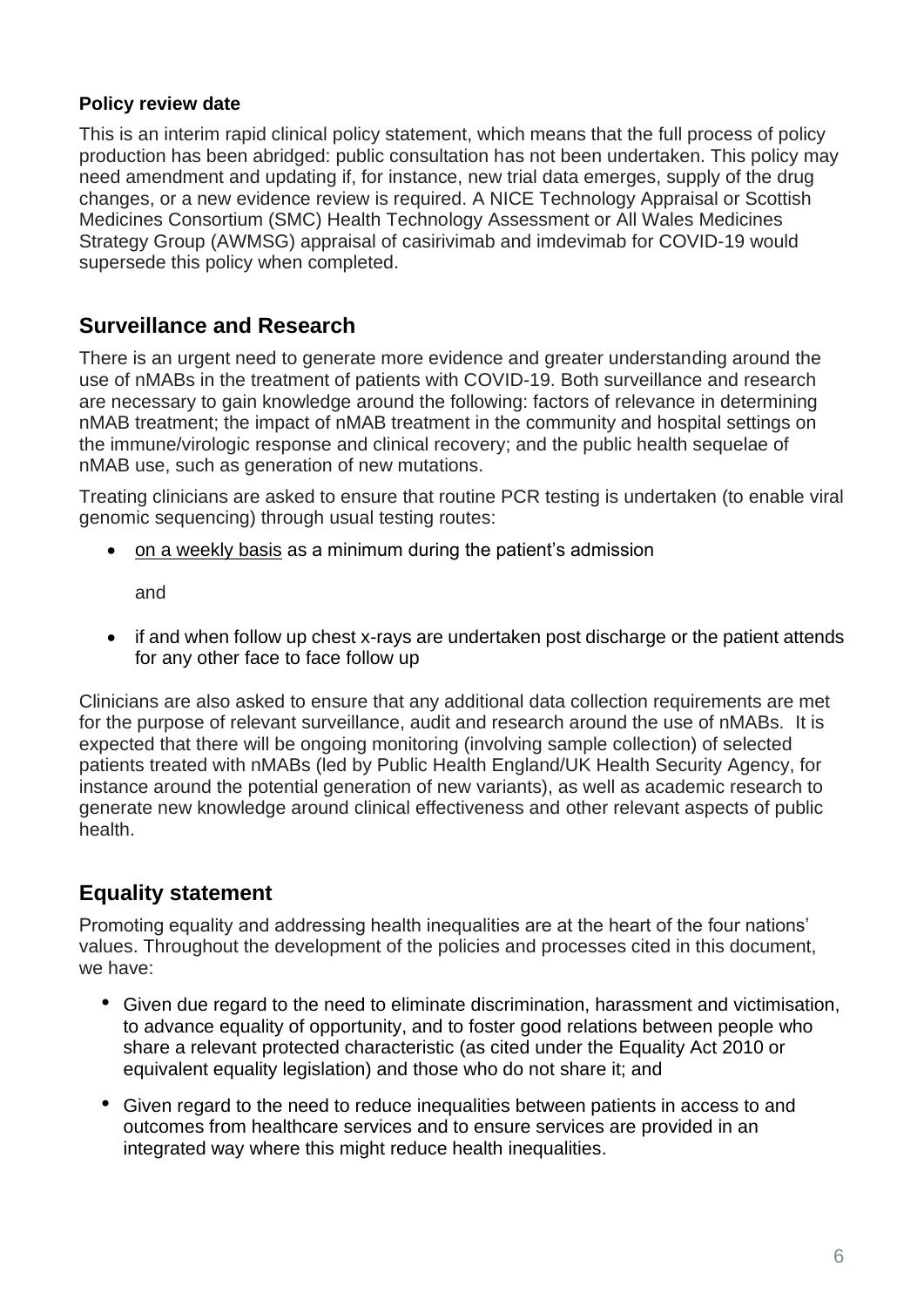# **Definitions**

| COVID-19                                   | Refers to the disease caused by the severe acute<br>respiratory syndrome coronavirus-2 (SARS-CoV-2) virus       |
|--------------------------------------------|-----------------------------------------------------------------------------------------------------------------|
| <b>Neutralising monoclonal</b><br>antibody | Synthetic antibodies that bind to a virus and inhibit its<br>ability to infect host cells and replicate         |
| Spike protein                              | The part of the SARS-CoV-2 virus that binds to the host<br>cell, which then facilitates its entry into the cell |
| <b>Anti-S antibody</b>                     | Antibodies directed against the spike protein of the<br>SARS-CoV-2 virus                                        |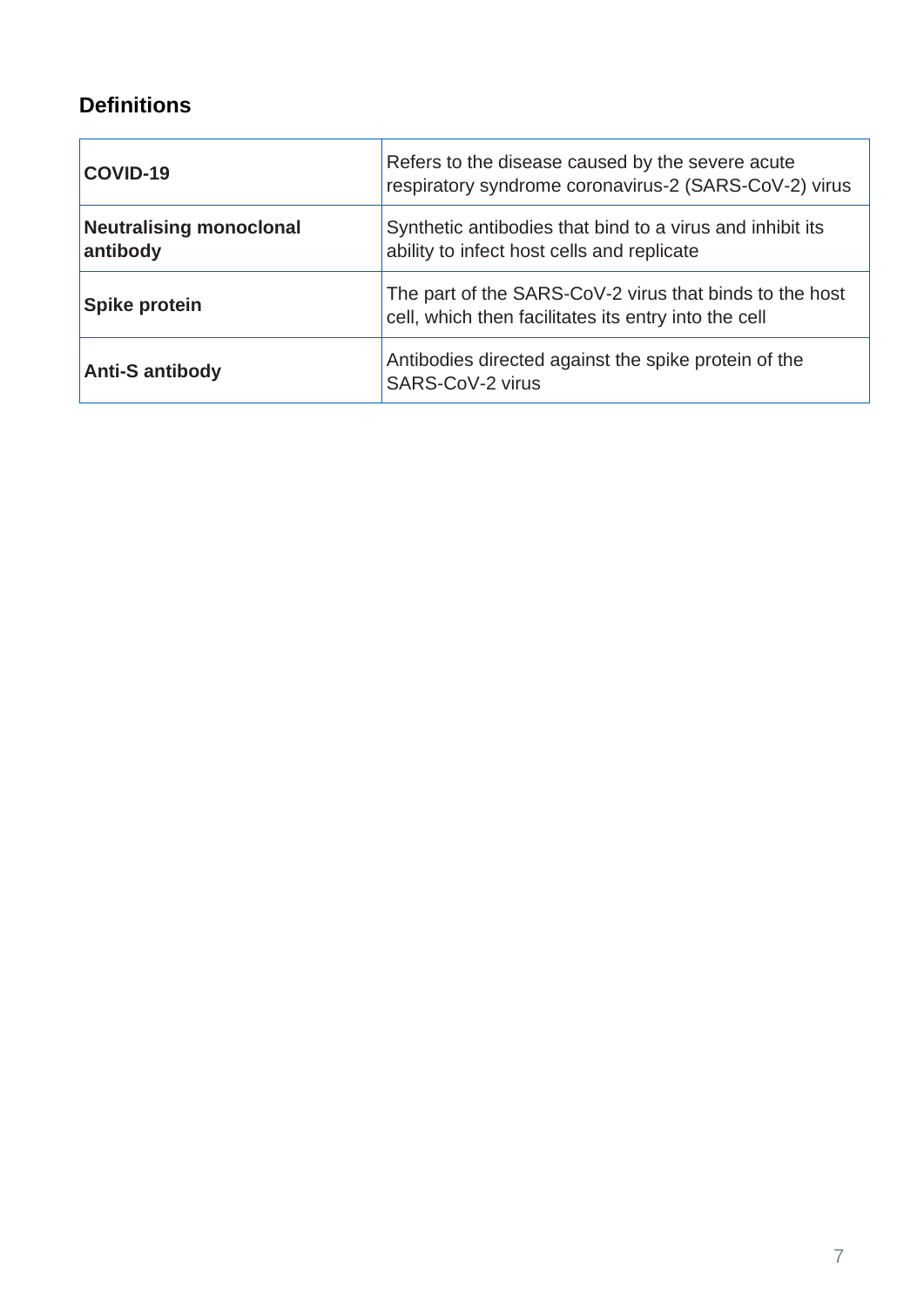# **Appendix 1**

The following patient cohorts are considered to have impaired immune function, be at significant risk of an adverse COVID-19 outcome, and have a high clinical capacity to benefit from treatment with nMABs. This list of conditions below, generated through consensus of clinical experts, is not exhaustive and other causes of impaired immune function may be deemed apt for treatment with nMABs by MDT assessment.

#### **1. Primary immunodeficiency**

- Common variable immunodeficiency (CVID)
- Undefined primary antibody deficiency on intravenous immunoglobulin (IVIg) (or eligible for IVIg treatment)
- Hyper-IgM syndromes
- Good's syndrome (thymoma plus B-cell deficiency)
- Severe Combined Immunodeficiency (SCID)
- Autoimmune polyglandular syndromes/Autoimmune polyendocrinopathy, candidiasis, ectodermal dystrophy (APECED syndrome)
- Primary immunodeficiency associated with impaired type I interferon signalling
- X-linked agammaglobulinaemia (and other primary agammaglobulinaemias)

#### **2. Secondary Immunodeficiency**

- Any secondary immunodeficiency patient requiring immunoglobulin replacement therapy
- Haematological malignancies
	- o Chronic lymphocytic leukaemia (CLL)
	- o B-cell lymphoma
	- o Follicular lymphoma
	- o Waldenstrom's macroglobulinaemia
- Multiple myeloma
- Post-CAR-T cell therapy for B-acute lymphoblastic leukaemia and B-cell lymphoma
- Recipients of rituximab or other CD20 depleting monoclonal antibodies (such as ofatumumab and ocrelizumab)
- Patients on conventional immunosuppressive therapy across rheumatology, neurology, dermatology, nephrology and gastroenterology
- Patients on other biologics such as abatacept and small molecule JAK-inhibitors (such as and tofacitinib, baricitinib)
- Patients receiving chronic high-dose corticosteroid therapy: >20mg (0.5mg/kg) prednisolone (or equivalent) per day for more than four weeks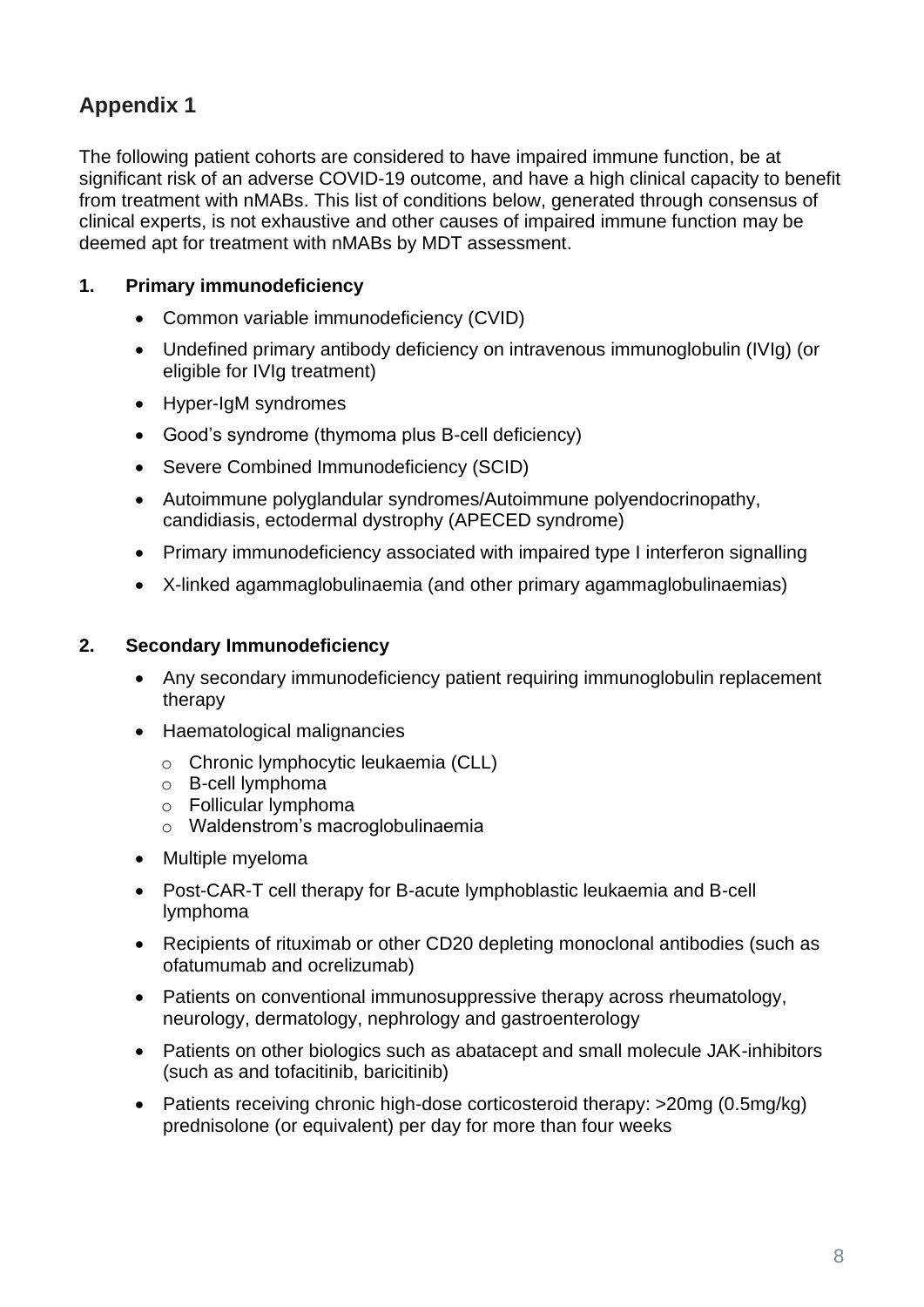- Acquired immunodeficiency HIV [CD4 count <200 OR acute presenting AIDSdefining diagnosis OR high viral load (>10000) uncontrolled by treatment/not on treatment]
- Recipients of solid organ, bone marrow or stem cell transplants (irrespective of time since transplant or use of immunosuppressive medications
- Patients with any of the following diagnoses:
	- o Down's syndrome
	- o Sickle cell disease
	- o Chronic kidney disease (stage 5)
	- o HIV/AIDS (irrespective of viral load or CD4 count)
	- o Liver cirrhosis
	- o Rare neurological conditions such as motor neurone disease, multiple sclerosis, myasthenia gravis or Huntington's chorea
- Patients who have received radiotherapy in the last 6 months
- Patients currently on or have received the following chemotherapy regimens (Groups B and C in the table below) in the last 12 months and are considered to be at higher risk of Grade 3/4 febrile neutropenia or lymphopenia

| <b>Group B</b>                   |                                                                       | <b>Group C</b>                             |                                               |  |
|----------------------------------|-----------------------------------------------------------------------|--------------------------------------------|-----------------------------------------------|--|
| 10-50% risk of grade 3/4 febrile |                                                                       | >50% risk of grade 3/4 febrile neutropenia |                                               |  |
|                                  | neutropenia or lymphopenia                                            | or lymphopenia                             |                                               |  |
| þ                                | Etoposide based regimens                                              |                                            | All acute myeloid leukaemia/acute lymphocytic |  |
| l.                               | <b>CMF</b>                                                            |                                            | regimens                                      |  |
| lo                               | Irinotecan and Oxaliplatin based regimens                             |                                            | Bleomycin, etoposide and platinum             |  |
| þ                                | Cabazitaxel                                                           |                                            | Highly immunosuppressive chemotherapy         |  |
| lo                               | Gemcitabine                                                           |                                            | (e.g. FluDAP, high dose Methotrexate &        |  |
| lo                               | Chlorambucil                                                          |                                            | Cytarabine)                                   |  |
| .                                | Temozolomide                                                          |                                            | <b>Trifluradine/ Tipiracil</b>                |  |
| þ                                | Daratumumab                                                           |                                            | KTE-X19                                       |  |
| þ                                | Rituximab                                                             |                                            | Gilteritinib                                  |  |
| þ                                | Obinutuzumab                                                          |                                            |                                               |  |
| $\bullet$                        | Pentostatin                                                           |                                            |                                               |  |
| lo                               | Proteosome inhibitors                                                 |                                            |                                               |  |
| þ                                | <b>IMIDs</b>                                                          |                                            |                                               |  |
| þ                                | PI3Kinase inhibitors                                                  |                                            |                                               |  |
| þ                                | <b>BTK</b> inhibitors                                                 |                                            |                                               |  |
| þ                                | <b>JAK</b> inhibitors                                                 |                                            |                                               |  |
| þ                                | Venetoclax                                                            |                                            |                                               |  |
| l.                               | Trastuzumab-emtansine                                                 |                                            |                                               |  |
| .                                | Anthracycline-based regimens                                          |                                            |                                               |  |
| þ                                | Fluorouracil, epirubicin and cyclophosphamide                         |                                            |                                               |  |
|                                  | (FEC)                                                                 |                                            |                                               |  |
| $\bullet$                        | Methotrexate, vinblastine,                                            |                                            |                                               |  |
|                                  | adriamycin/doxorubicin, cisplatin (MVAC)                              |                                            |                                               |  |
| $\bullet$                        | Adriamycin/doxorubicin, bleomycin,<br>vinblastine, dacarbazine (ABVD) |                                            |                                               |  |
| $\bullet$                        | Cyclophosphamide, doxorubicin, vincristine,                           |                                            |                                               |  |
|                                  | prednisolone (CHOP)                                                   |                                            |                                               |  |